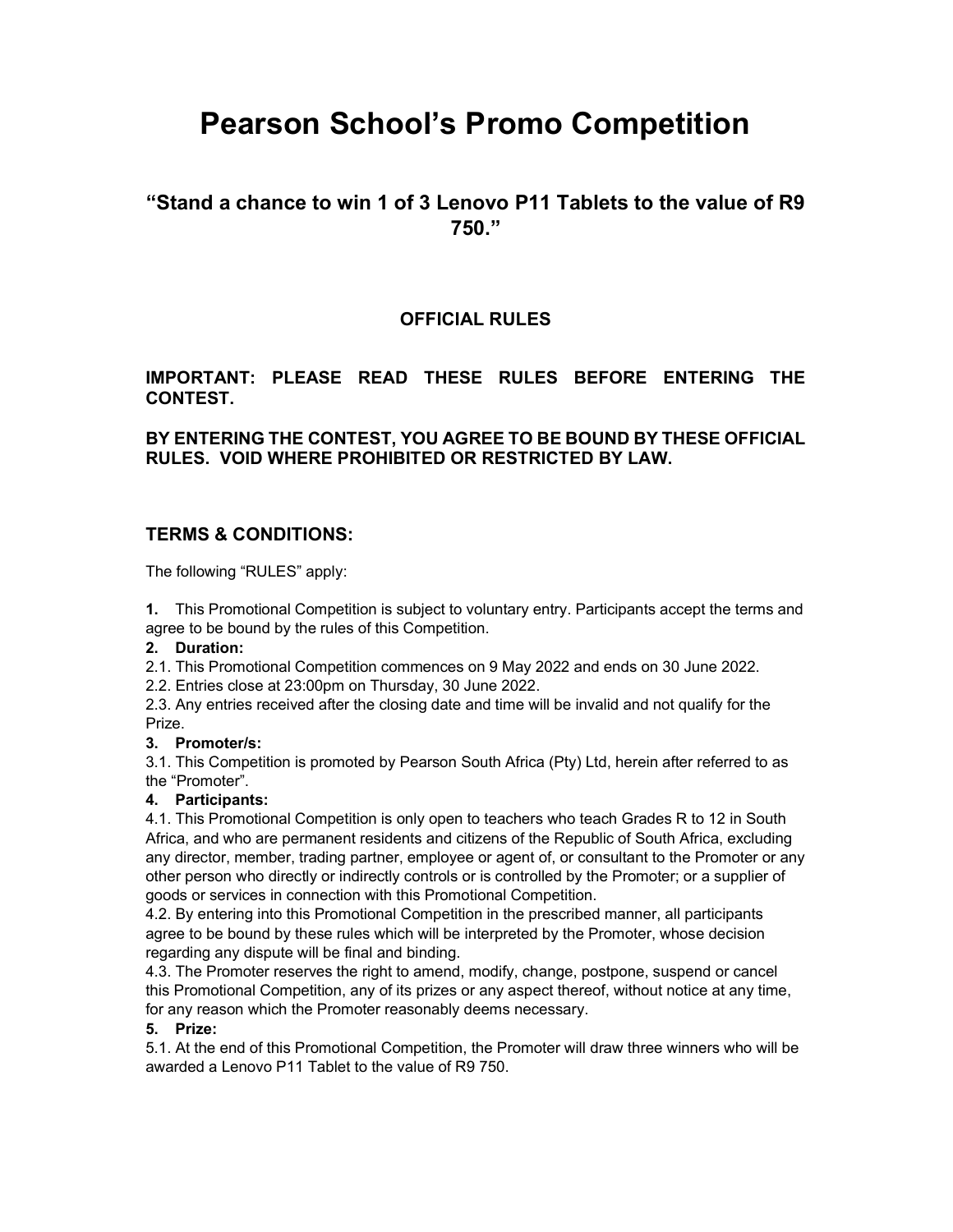5.2. The Promoter will randomly select three winners from the list of entries. The Promoter will send an email to the winning entrants to obtain their physical address to which the Prize will be shipped.

5.3. The Prize is neither transferable nor redeemable for cash.

5.4. The Prize is limited to three Lenovo P11 Tablet to the value of R9 750 each only.

5.5. The Promoters are not liable for any defect in the Prize.

5.6. The Promoters reserve the right to substitute the Prize with any other prize/s of comparable commercial value.

## 6. How to enter:

6.1. Participants need to request a Pearson CAPS-approved catalogue by sending a WhatsApp with the word 'Hi' to an allocated number between 9 May 2022 and 30 June 2022 and accept these terms and conditions.

6.2. Participants may request a Pearson CAPS-approved catalogue during the competition period (as set out in paragraph 2.1 above) provided that they have not won with the Promoter within a period of 3 (three) months. Winners are eligible for 1 (one) prize only and may not enter the Competition again after they have won.

6.3. In order for the entry to be considered valid, the entrant must request a Pearson CAPSapproved catalogue via the competition mechanism (as set out in paragraph 6.1 above) during the competition period.

6.4. Participants must either be the legal owner of the contact details provided on the entry form or have the permission of the legal owner to use such contact details to enter this Promotional Competition.

#### 7. Selection process:

7.1. Promoter will conduct a random draw from all qualifying entries to determine the three prize winners of the Lenovo P11 Tablet to the value of R 9 750 each.

7.2. The Promoter's decision will be final and not subject to any review or discussion.

7.3. Winners will be contacted by no later than 15 July 2022 via email or telephone.

7.4. Winner names may be announced via any social media platform such as Facebook, Twitter, Instagram, LinkedIn or the Promoter's website.

#### 8. Forfeiture and Disqualification:

8.1. The Prize will be forfeited if the successful Participant cannot be contacted within thirty (30) days of a direct notification from the Promoter;

8.2. If forfeited in terms of paragraph 8.1 above, the Promoter may select, by means of another draw, another successful Participant, or the Promoter may in its sole discretion decline to appoint another successful Participant.

8.3. If the Promoters are unable to reach any person after drawing his/her entry for whatsoever reason, such person will be disqualified and the draw of a replacement entry shall take place in the same manner as the first draw.

8.4. Entries which are unclear, illegible, contain errors, contain inappropriate objects, do not contain the name or contact details of the entrant, or that are from Disqualified Persons will be declared invalid.

8.5. Participants accept that failure to adhere to these rules results in immediate disqualification from the Promotional Competition.

### 9. General:

9.1. The successful Participant may be required to take part in various forms of publicity, which may include the taking and publishing of photographs.

9.2. Participation in the Promotional Competition is conditional upon the successful Participant's consent to take part in such publicity, which consent Participant will be able to withdraw at any time should he/she wish to do so.

9.3. Successful Participants will not be entitled to any payment or other form of remuneration for any publicity associated with this Promotional Competition or with the Promoter's business.

9.4. All and any materials, including publicity materials, related to this Promotional Competition and/or the Promoter's business will be the sole property of the Promoter.